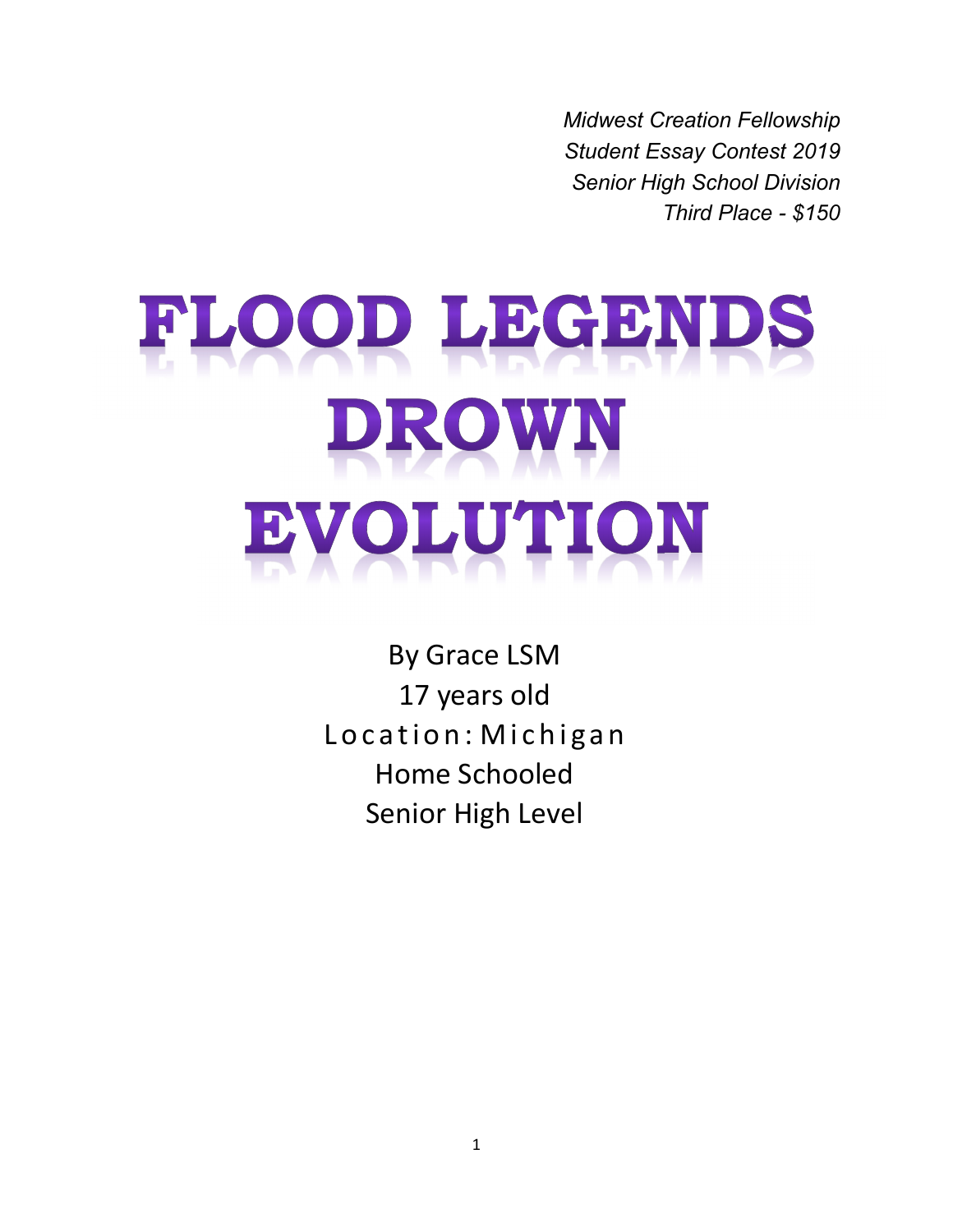# FLOOD LEGENDS DROW

# OLUTION

"And, behold, I, even I, do bring a flood of waters upon the earth, to destroy all flesh…" Genesis 6:17a

The ancient Aztecs tell a story of a catastrophic global flood that destroyed all life except one man and his wife, who survived by riding in a boat which, after the floodwaters receded, came to rest on a mountain.<sup>1</sup> Legends of a global flood are found in nearly every culture on earth.<sup>2</sup> What does this phenomenon mean for us? Could it mean that these stories are memories of the Biblical Flood? This paper will examine some flood legends from various cultures and times. Themes common to all flood legends worldwide will be briefly reviewed as well. The evolutionary view of flood legends and how they came to be will be examined to see whether it is plausible or not. We will then decide whether these legends are really just myths or if they have a real catastrophe behind them.

#### **The Story of the Flood**

"And GOD saw that the wickedness of man *was* great in the earth...

And the LORD said, I will destroy man whom I have created from the face of the earth; both man, and beast… for it repenteth me that I have made them. But Noah found grace in the eyes of the LORD… And God said unto Noah…Make thee an ark of gopher wood … And, behold, I, even I, do bring a flood of waters upon the earth, to destroy all flesh, wherein *is* the breath of life, from under heaven; *and* every thing that *is* in the earth shall die. But with thee will I establish my covenant; and thou shalt come into the

<sup>&</sup>lt;sup>1</sup> Eric Lyons & Kyle BuÊ, "Legends of the Flood," <u>hÊps://apologeGcspress.org/arGcles/40</u> (Accessed January 31, 2019). <sup>2</sup> "Flood Legends from Around the World," <u>hÊ ps://nwcreaGon.net/noahlegends.html</u> (Accessed January 31, 2019).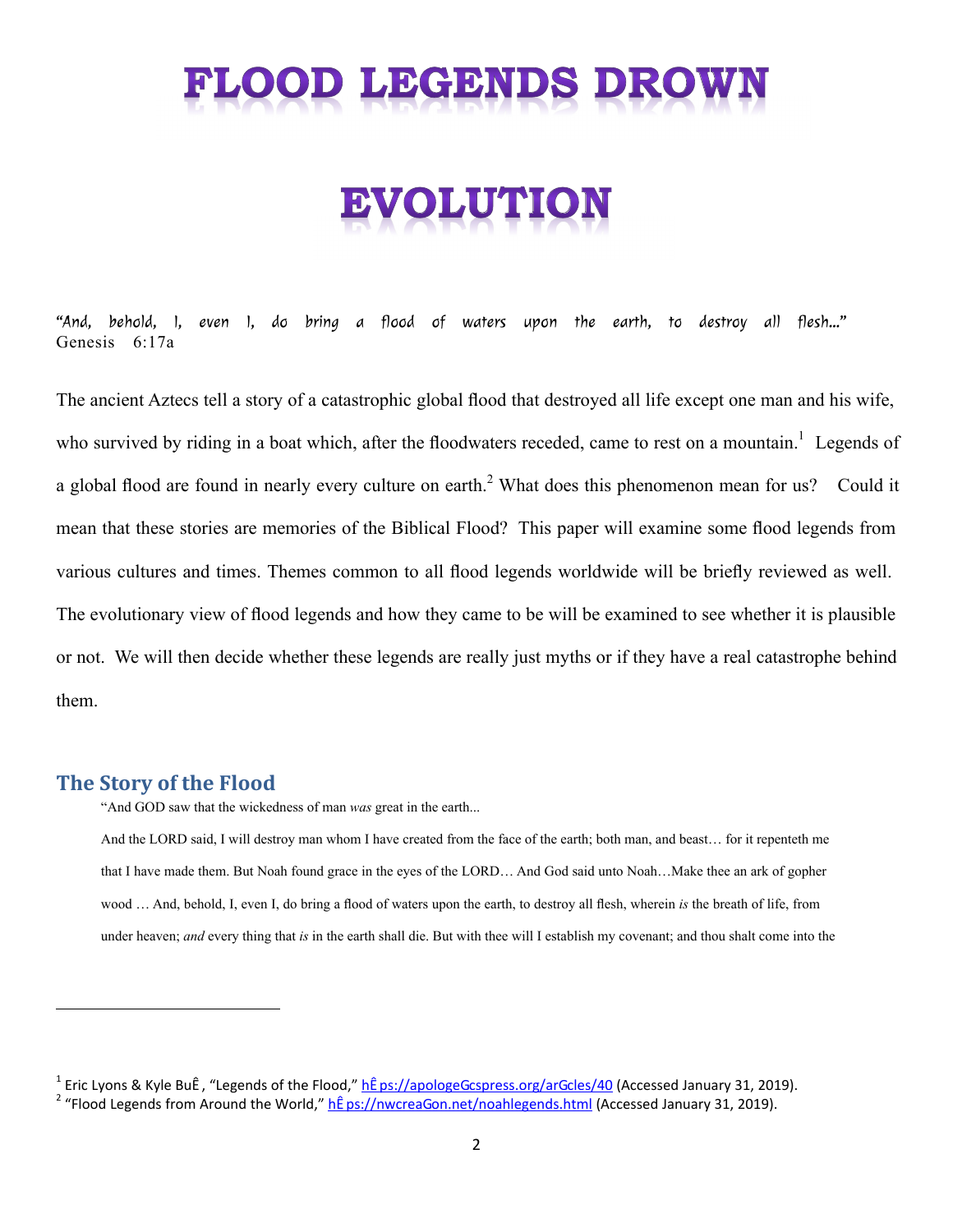ark, thou, and thy sons, and thy wife, and thy sons' wives...

And of every living thing of all flesh, two of every *sort* shalt thou bring into the ark, to keep *them* alive with thee; they shall be male and female… And take thou unto thee of all food that is eaten… Thus did Noah; according to all that God commanded him, so did he. And the LORD said unto Noah, Come thou and all thy house into the ark…

And the flood was forty days upon the earth; and the waters increased, and bare up the ark, and it was lift up above the earth… and all the high hills, that *were* under the whole heaven, were covered… All in whose nostrils *was* the breath of life, of all that *was* in the dry *land*, died… and Noah only remained *alive*, and they that *were* with him in the ark…

And God remembered Noah, and every living thing: and God made a wind to pass over the earth, and the waters asswaged… And the ark rested …upon the mountains of Ararat… And it came to pass… that Noah opened the window of the ark: And he sent forth a raven, which went forth to and fro, until the waters were dried up from off the earth.

Also he sent forth a dove from him, to see if the waters were abated from off the face of the ground; but the dove found no rest for the sole of her foot… and she returned unto him into the ark, then he put forth his hand …and pulled her in unto him into the ark. …and again he sent forth the dove … And the dove came in to him in the evening; and, lo, in her mouth *was* an olive leaf pluckt off: so Noah knew that the waters were abated from off the earth… And God spake unto Noah, saying, Go forth of the ark, thou, and thy wife, and thy sons, and thy sons' wives with thee. Bring forth with thee every living thing that *is* with thee…that they may breed abundantly in the earth, and be fruitful, and multiply upon the earth… And Noah builded an altar unto the LORD; … and offered burnt offerings on the altar. I do set my bow in the cloud, and it shall be for a token of a covenant between me and the earth… the waters shall no more become a flood to destroy all flesh." (Genesis 7-9, selected verses.)

Two flood legends will be set forth as representative of what the majority of these stories are like. First to be examined is the flood legend of the Australian Aborigines which was recorded by anthropologists before missionary contact.<sup>3</sup> The story states that long ago, an angry deity called The Supreme One decided to destroy the earth because of some illmannered children's misbehavior. However, he told one man to gather his wife, three sons and their wives, build a raft, and collect food to put on it. The man did this, and also gathered a variety of birds and a kangaroo. After the man, his family, and supplies were on the raft, The Supreme One opened the heavens and the great flood began. After floating on the raft for some time, the family noticed that the flood waters were beginning to recede. The man sent out a number of birds from his raft. After some time, all but one returned to him, the one apparently having found some dry land to rest upon. The man sent the rest of the birds out again the next day. The man, his wife, their three sons and their wives then

<sup>&</sup>lt;sup>3</sup> Rebecca Conolly and Russell Grigg, "Flood!," <u>hÊ ps://creaGon.com/many-flood-legends</u> (Accessed January 31, 2019).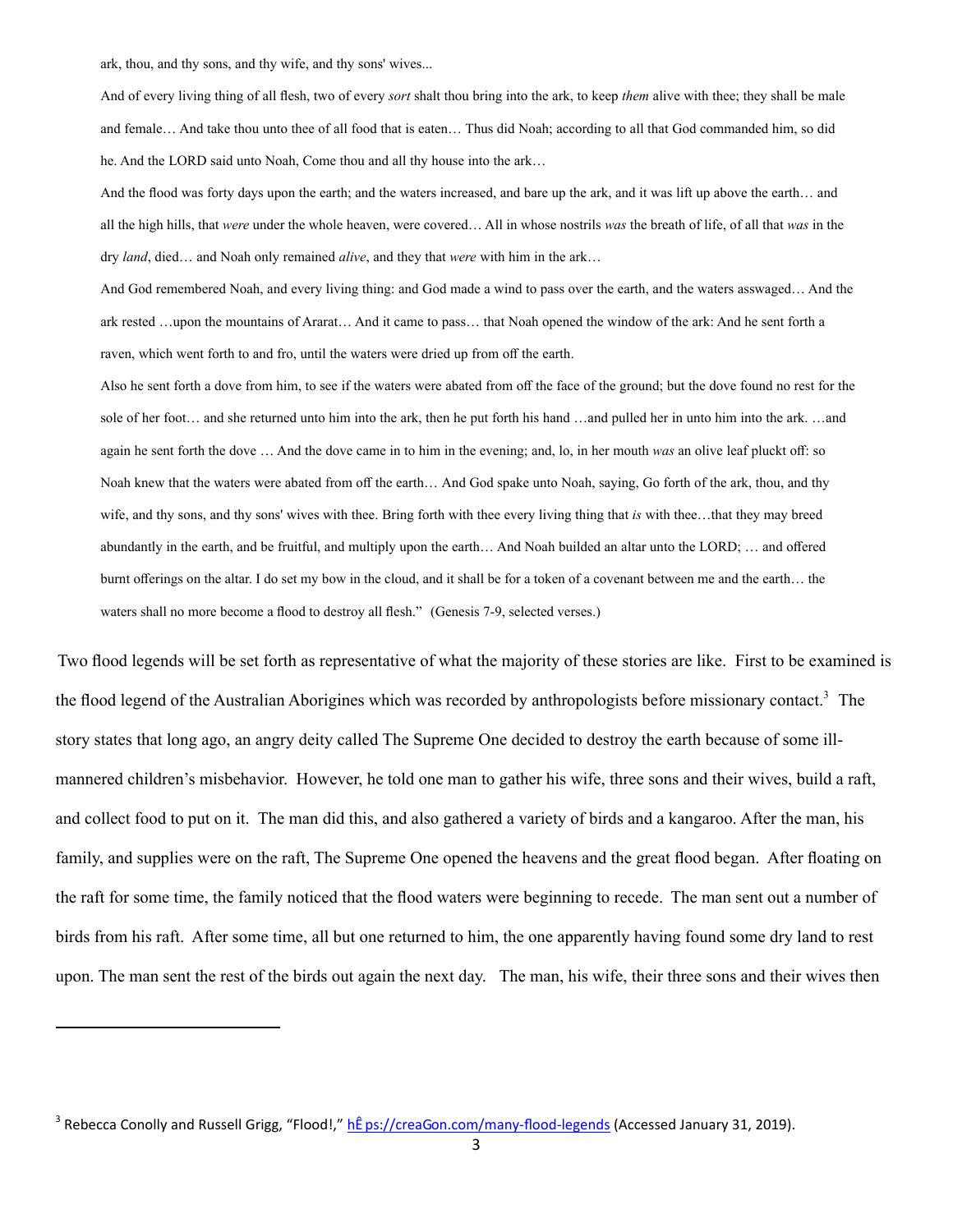all debarked from the raft and offered the kangaroo as an offering to The Supreme One. The deity was so pleased he sent a rainbow in the clouds to "keep the rainclouds back."<sup>4</sup>

This next legend is part of a much longer story called the Epic of Gilgamesh, written about 2000 B.C. by the ancient Babylonians.<sup>5</sup> This flood story was told to Gilgamesh by someone who had reportedly lived before the flood and had survived it. The story goes that one angry god convinced the others that the people on earth were too noisy and should be destroyed. The other gods agreed, and began to plan what to do. However, one soft-hearted god went and whispered to one man what was about to take place and what the man should do if he wanted to survive the upcoming catastrophe. The man was instructed to build a boat and take into the boat "the seed of all living creatures," along with his family. After the flood, the man released a dove and a swallow, but they both came back. He then released a raven out of his boat, and it did not come back. The family then knew that dry land was near. The boat eventually came to rest on a mountaintop, and the man and his family offered a sacrifice to the gods.<sup>6</sup>

These two examples are only a couple from nearly 600 flood legends worldwide.<sup>7</sup> A study of 200 flood legends found that almost all of them specify that the flood was global. In 76% of the stories, the flood was sent as a punishment for wickedness on the earth. In almost 90% of the stories, there was one favored family that survived. Nearly 70% of the stories tell that one family was warned of the coming disaster. The survivors landed on a mountaintop in 57% of the legends. Thirty five percent of the stories mention birds being sent out to determine the level of the waters. In nearly 10% of the stories, exactly eight people were saved, and a surprising 7% of the legends mentioned a rainbow sent to promise people that a global flood would never occur again.<sup>8</sup>

4 *Ibid.*

<sup>&</sup>lt;sup>5</sup> Jerry A. Coyne, "A Newly Deciphered Babylonian Tablet Details Blueprints for 'Noah's Ark,'"

hÊ ps://newrepublic.com/116287/babylonian-tablet-describes-noahs-ark-pre-bible (Accessed April 23, 2019).

 $^6$  "Noah's ark and the flood: Points of similarity between the Babylonian and Noachian flood stories,"

hÊ p://religioustolerance.org/noah\_com.htm (Accessed January 21, 2019).

<sup>&</sup>lt;sup>7</sup> "Noah's Ark," <u>hÊ p://atheistscholar.org/CriGcism/NoahsArk.aspx</u> (Accessed April 3, 2019).

<sup>&</sup>lt;sup>8</sup> John D. Morris, "Why Does Nearly Every Culture Have a TradiGon of a Global Flood?," <u>hÊps://www.icr.org/arGcle/why-does-nearly-</u> every-culture-have-tradiGon-globa/ (Accessed April 23, 2019).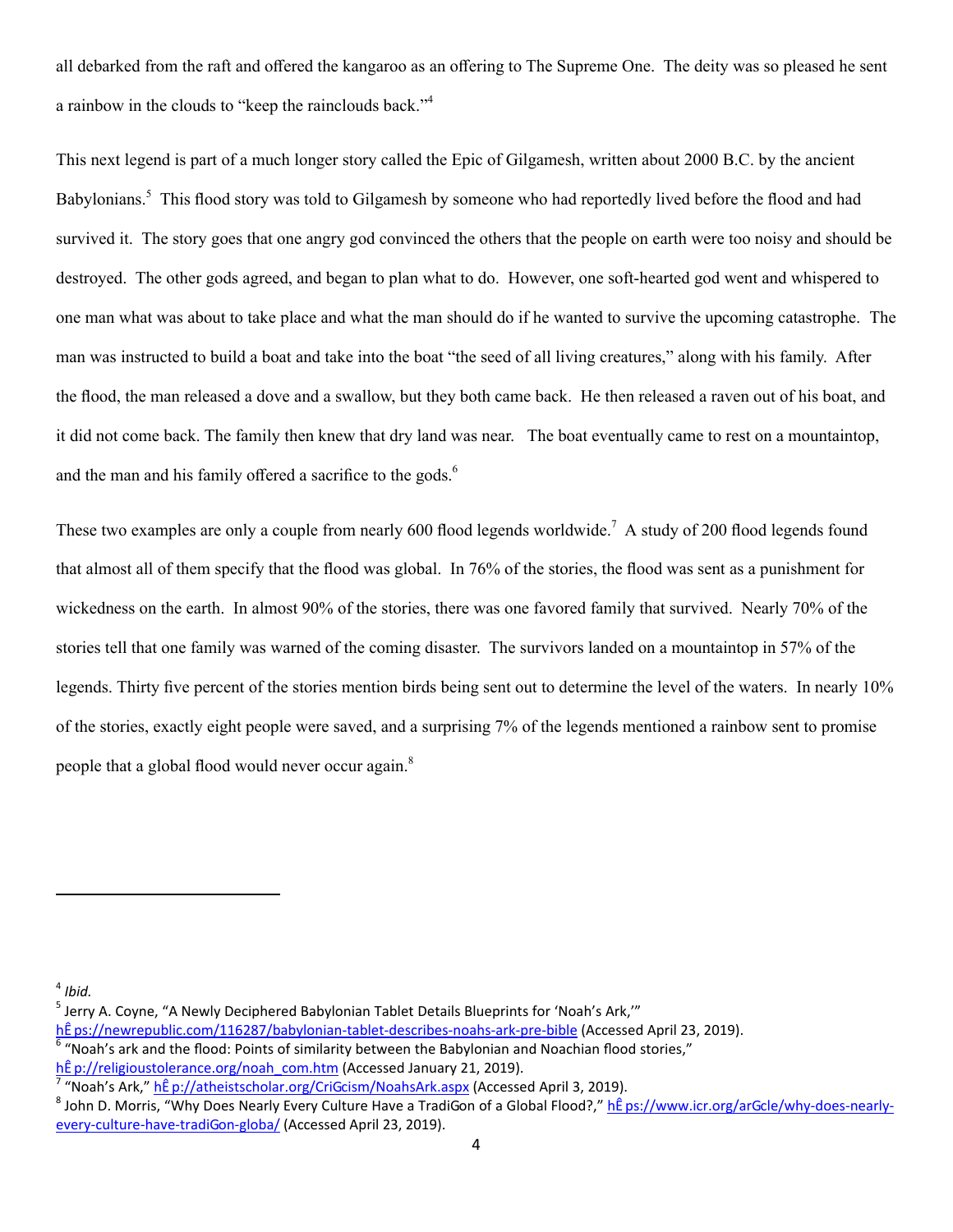#### **The Evolutionary View**

The view that most evolutionary scientists would prefer to believe is that the legends are totally myths and have no truth to them.<sup>9, 10, 11</sup> Since there was no global flood, there could not be any legends about it. However, there are far too many global flood legends for them to be disregarded as mere coincidence. Evolutionary geologist Robert Schoch says, "Stories of a great deluge are found in every inhabited continent and among a great many different language and culture groups."<sup>12</sup> Evolutionist David R. Montgomery says, "It's always been part of human nature to be fascinated by and pay attention to the natural world. Great floods and other natural disasters were long seen as the work of angry deities or supernatural entities or powers. But now that we are learning that some of these stories once viewed as folklore and myth may be rooted in real events, scientists are paying a little more attention to the storytellers of old."<sup>13</sup>

The evolutionists are forced to recognize that there must have been something behind these stories. The theory prevailing now is that the legends sprang forth from recollections of local flooding that was large enough and catastrophic enough to convince the primitive ancients that it was a worldwide disaster. Over time, the story became the story of Noah's flood.<sup>14</sup>

According to some evolutionists, the flood story recorded in the famous Gilgamesh Epic was referring to when the Black Sea flooded and wiped out many civilizations in the Mesopotamian area. Several evolutionary authors compiled a number of essays into a book that sets forth "the possibility that the Black Sea (just north of Mesopotamia, where most of early Genesis takes place) experienced a massive catastrophic event that caused much of the Near East to suffer a flood so

<sup>&</sup>lt;sup>9</sup> Jerry A. Coyne, "A Newly Deciphered Babylonian Tablet Details Blueprints for 'Noah's Ark,'"

hÊ ps://newrepublic.com/116287/babylonian-tablet-describes-noahs-ark-pre-bible (Accessed April 23, 2019).

David R. Montgomery, "Geomythology: Can geologists relate ancient stories of great floods to real events?,"

hÊ p://theconversaGon.com/geomythology-can-geologists-relate-ancient-stories-of-great-floods-to-real-events-63434 (Accessed April 23, 2019).

<sup>&</sup>lt;sup>11</sup> Benjamin Radford, "The Ark: Could Noah's Tale Be True?," <u>hÊ ps://www.livescience.com/44442-noahs-ark-true.html</u> (Accessed April 23, 2019).

Eric Lyons & Kyle BuÊ, "Legends of the Flood," hÊ ps://apologeGcspress.org/arGcles/40 (Accessed January 31, 2019). <sup>13</sup> David R. Montgomery, "Geomythology: Can geologists relate ancient stories of great floods to real events?,"

hÊ p://theconversaGon.com/geomythology-can-geologists-relate-ancient-stories-of-great-floods-to-real-events-63434 (Accessed April 23, 2019).

<sup>&</sup>lt;sup>14</sup> Jenna Millman, Bryan Taylor, & Lauren Effron, "Evidence Noah's Biblical Flood Happened, Says Robert Ballard," hÊ ps://abcnews.go.com/Technology/evidence-suggests-biblical-great-flood-noahs-Gme-happened/story?id=17884533 (Accessed April 23, 2019).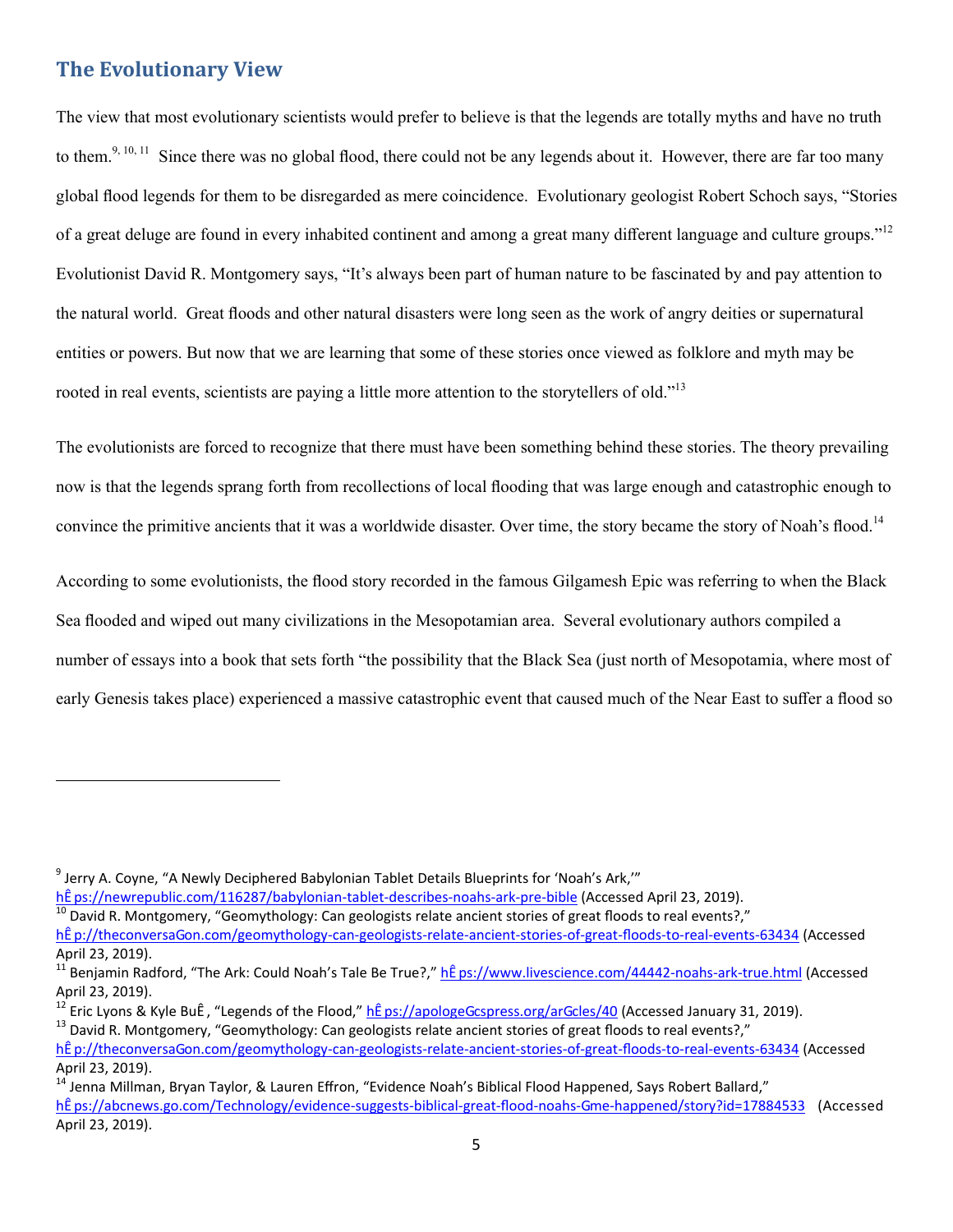gargantuan that the peoples of the region believed it to be worldwide."<sup>15</sup> A. J. van Loon, a geologist from a Polish university, suggested that many Native American flood stories were memories of "a devastating tsunami that destroyed the northwest Pacific coast."<sup>16</sup> Another evolutionist agrees with that idea, saying, "Several real 'great floods' are thought to have occurred in prehistory, including the flooding of the Mediterranean basin, forming the Mediterranean sea, and the breaching of the Bosporus Strait, which resulted in the Black Sea increasing to three times its original size, flooding several shoreline communities whose foundations can still be seen today. These may have been the root of the stories of great floods which pervade Middle Eastern culture and have had an effect as far north as Scandinavia."<sup>17</sup>

### **Is the Evolutionary Explanation Plausible?**

The main evolutionary view that flood legends were inspired by local floods is not supportable. In 95% of the stories, the flood was specified to be clearly global, with evidence given such as waters being over the top of the tallest mountains.<sup>18</sup> Other flood legends that are clearly stories of a small, local flood (people/animals surviving by climbing trees or fleeing the area or climbing mountains) are not to be considered with the clearly global flood legends.

To claim that the ancients did not or could not tell the difference between annual flooding, or even unusually disastrous flooding of a local area, is unreasonable. As one creationist says, "The first contradiction is the fact that water seeks its own level, and would therefore not cover mountains if only a valley were filled. To put it another way, if the water were high enough to cover the tallest mountains, then we would expect—indeed, it would be *necessary*—for the flood to be more than local. Water cannot cover the highest point on earth in one section, and then drop below that level in another section. That is impossible. It would, in fact, be necessary for the flood to reach a global scale."<sup>19</sup> It is clear from the available evidence that the people who passed down the flood story to their descendants knew the whole globe was totally submerged in water and that the world as they knew it was totally destroyed.

<sup>&</sup>lt;sup>15</sup> Stephen Caesar, "A Localized Flood?," hÊ p://www.biblearchaeology.org/post/2008/01/A-Localized-Flood.aspx#ArGcle (Accessed April 23, 2019).

<sup>16</sup> *Ibid.*

<sup>17 &</sup>quot;Noah's flood," he p://atheism.wikia.com/wiki/Noah%27s\_flood (Accessed April 3, 2019).

<sup>&</sup>lt;sup>18</sup> John D. Morris, "Why Does Nearly Every Culture Have a TradiGon of a Global Flood?," hE ps://www.icr.org/arGcle/why-doesnearly-every-culture-have-tradiGon-globa/ (Accessed April 23, 2019).

<sup>19</sup> Charles MarGn, *Flood Legends*, 2009, MasterBooks, p. 84.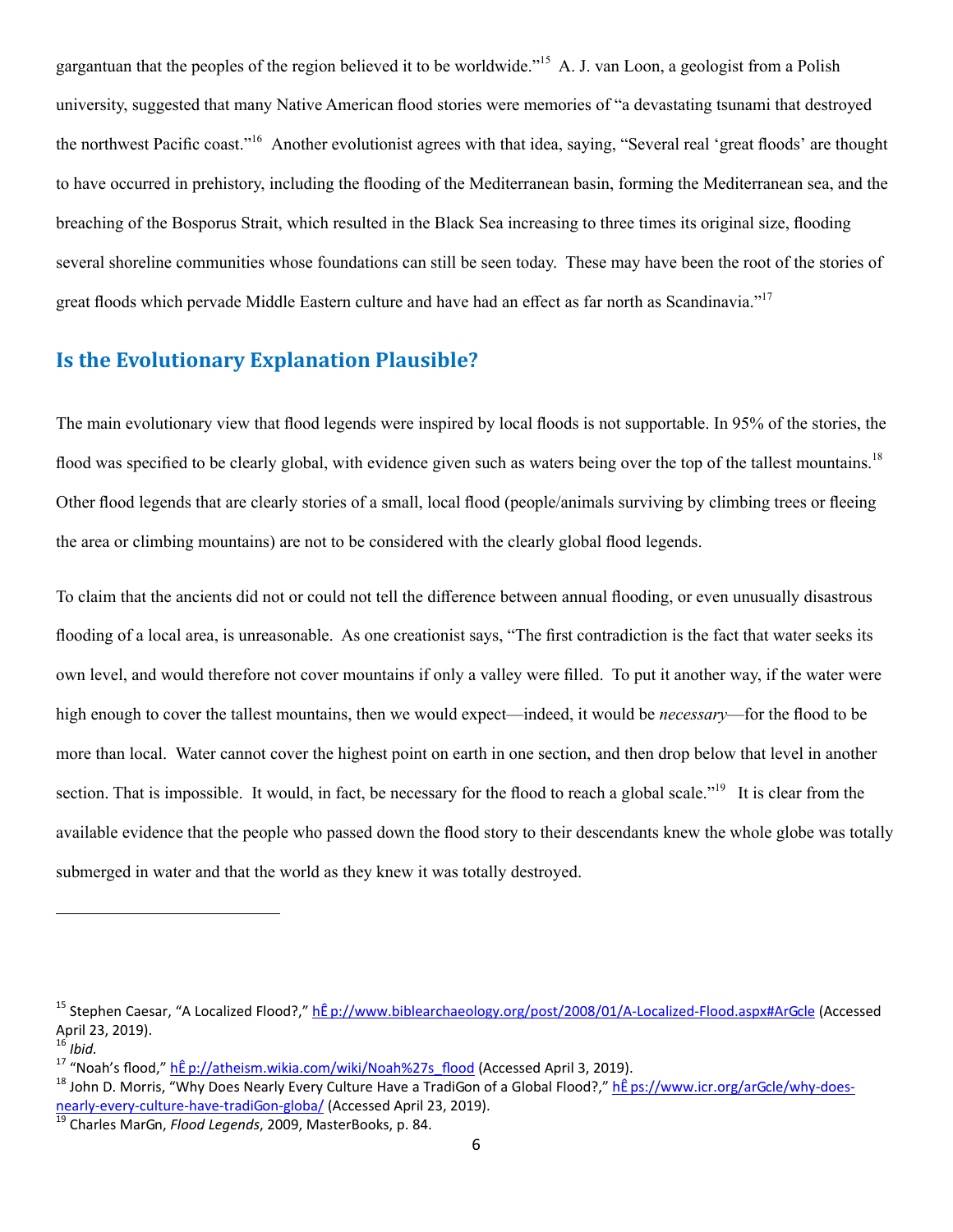Another point that the evolutionists have not addressed is the global prevalence of flood legends. It is unreasonable to conclude that all of these stories arose totally independently from one another. The overwhelming majority of details in the stories are similar or identical (people destroyed because of wickedness, few people saved, landed on a mountain, birds sent out); thus it seems reasonable to conclude, as creationist geologist John D. Morris states, "The only credible way to understand the widespread similar flood legends is to recognize that all people living today, even though separated geographically, linguistically, and culturally, have descended from the few real people who survived a real global flood on a real boat which eventually landed on a real mountain. Their descendants now fill the globe, never to forget the real event."<sup>20</sup> It is therefore fair to conclude that flood legends are a real memory passed down by ancestors to people today of a real happening recorded for us in the Bible, and that God punished a wicked world by sending a catastrophic global flood.

Stephen Caesar, an anthropologist and archeologist, says "The existence of highly similar flood stories from all over the world seriously weakens the arguments of [evolutionists who say that the legends are from local floods]. Large regional floods did indeed happen in the past, and there is no reason such colossal events would not have given rise to flood legends, but the sheer number of stories from all over the globe, in addition to similar details in them (a mountaintop, a boat, attendant animals) argues for a different interpretation. At some point in the distant past, the entire world must have suffered a devastating flood."<sup>21</sup>

### **Conclusion**

Flood legends are found in nearly every culture on earth, and they are memories of the Flood recorded in the Bible. Several flood legends have been shared and also some common themes. The evolutionary explanation for the flood legends has been examined and shown to be insupportable. The evidence shows these legends are stories of the Biblical

<sup>&</sup>lt;sup>20</sup> John D. Morris, "Why Does Nearly Every Culture Have a TradiGon of a Global Flood?," hÊ ps://www.icr.org/arGcle/why-doesnearly-every-culture-have-tradiGon-globa/ (Accessed April 23, 2019).

Stephen Caesar, "A Localized Flood?," hÊ p://www.biblearchaeology.org/post/2008/01/A-Localized-Flood.aspx#ArGcle (Accessed April 23, 2019).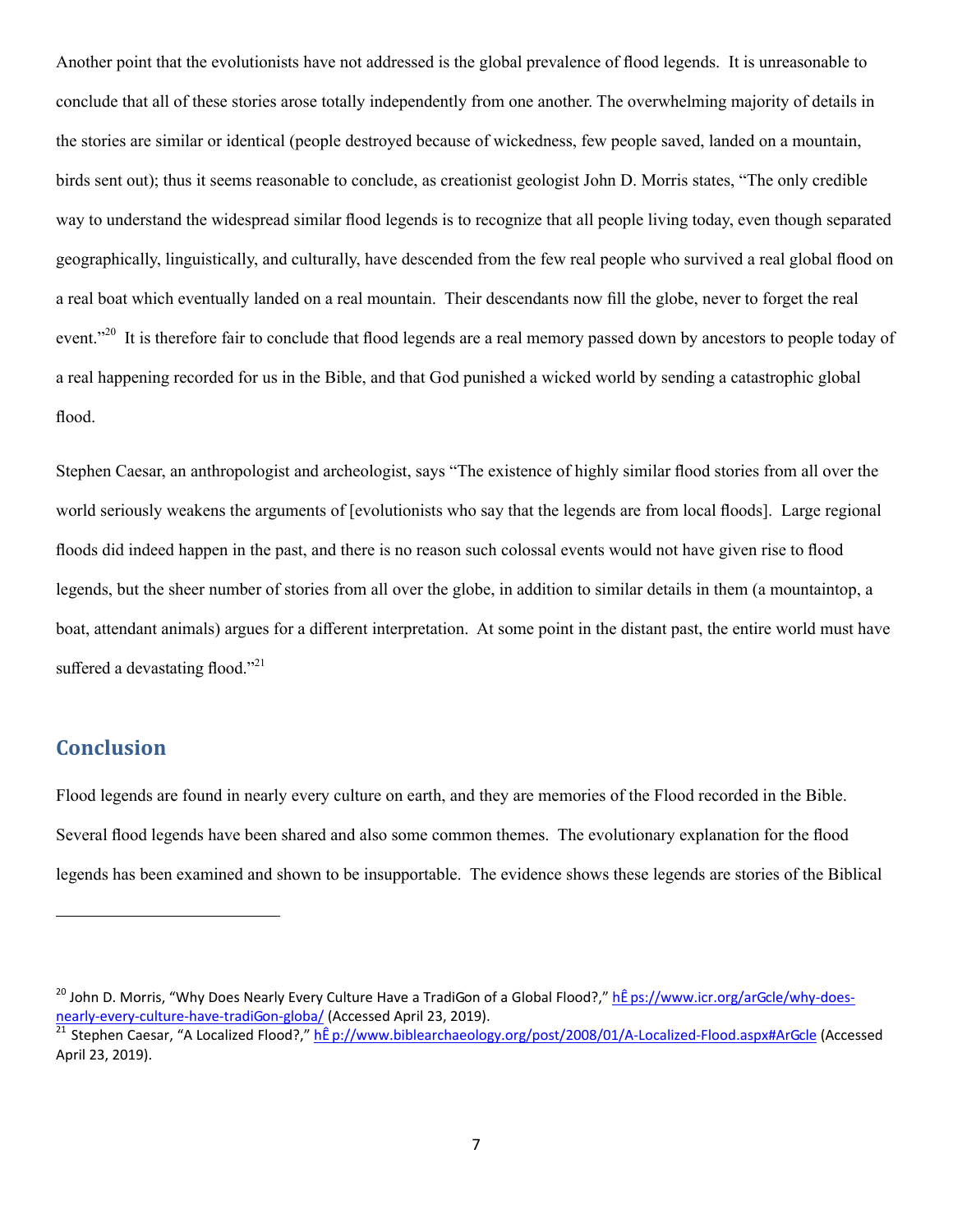flood passed down from generation to generation. "For this they willingly are ignorant of, that by the word of God the heavens were of old, and the earth standing out of the water and in the water: Whereby the world that then was, being overflowed with water, perished" (II Peter 3:5-6).